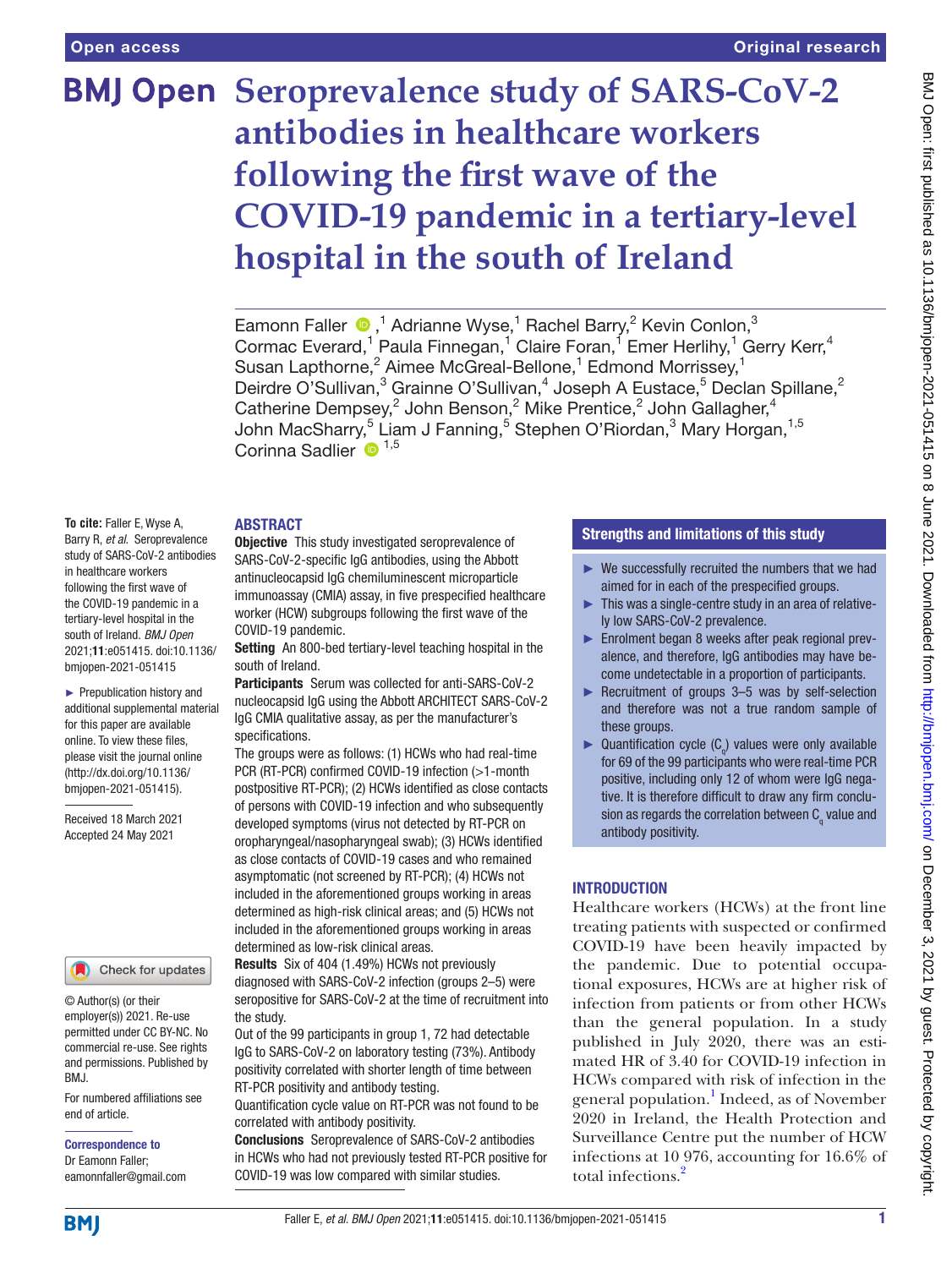The first case of SARS-CoV-2 infection was reported in Ireland on 29 February 2020 relating to travel. On 5 March, a patient was diagnosed with SARS-CoV-2 infection who had been ventilated in the intensive care unit of Cork University Hospital (CUH) with atypical pneumonia despite having no epidemiological link to a known case or area of high prevalence. This was the first documented community acquisition of SARS-CoV-2 in Ireland and was an indication of potential widespread community transmission.<sup>3</sup> From this date, additional infection prevention measures were instituted in CUH, including testing and contact tracing of all symptomatic patients and staff, changes in hospital operations and provision of personal protective equipment (PPE).

Seroprevalence studies can provide relevant information on the proportion of a population who have experienced a recent or past infection. Monitoring the prevalence of infection among HCWs is useful for assessing the level of exposure and identifying high-risk areas.

There have been a number of studies that have attempted to characterise the immunological response to COVID-19. Median time to seroconversion is estimated at 9–12 days following onset of symptoms depending on the antibody measured, with up to 100% developing antibodies by day 21.<sup>4</sup> Sensitivity of assays measuring the antinucleocapsid antibodies has been shown to decline from 60 days following PCR positivity.<sup>[5](#page-5-4)</sup> However, correlation between seropositivity or antibody levels and protection against reinfection remains to be fully determined.<sup>67</sup>

The aim of this study was to investigate seroprevalence of SARS-CoV-2-specific IgG antibodies, using the Abbott antinucleocapsid IgG chemiluminescent microparticle immunoassay (CMIA), in five prespecified HCW subgroups following the first surge of the pandemic in a region of relative low prevalence of COVID-19 infection.

# **METHODS**

### Study design and participants

This study was undertaken over a 6-week period from the 27 May 2020 to 7 July 2020 in CUH, an 800-bed university teaching hospital. CUH is the tertiary referral centre in the South West of Ireland serving a population of 1.1 million people. The study was designed to recruit 100 HCWs from five prespecified subgroups as outlined as follows.

# HCW subgroups

- 1. HCWs who had real-time PCR (RT-PCR) confirmed COVID-19 infection (>1-month postpositive RT-PCR).
- 2. HCWs identified as close contacts of persons with COVID-19 infection and who subsequently developed symptoms (virus not detected by RT-PCR on oropharyngeal/nasopharyngeal swab).
- 3. HCWs identified as close contacts of COVID-19 cases and who remained asymptomatic (not screened by RT-PCR).
- 4. HCWs not included in the aforementioned groups working in areas determined as high-risk clinical areas.
- 5. HCWs not included in the aforementioned groups working in areas determined as low-risk clinical areas.

Basic demographic data including age, gender, occupation and comorbid illness were collected by means of a self-administered questionnaire [\(online supplemental](https://dx.doi.org/10.1136/bmjopen-2021-051415)  [appendix 1\)](https://dx.doi.org/10.1136/bmjopen-2021-051415).

HCWs from groups 1 (previous confirmed RT-PCR COVID-19 infection) and group 2 (close contact of COVID-19 case with virus not detected by RT-PCR on oropharyngeal/nasopharyngeal swab when symptomatic) were contacted by the occupational health department. As there were fewer than 100 HCWs with RT-PCR-confirmed COVID-19 in CUH, HCWs with RT-PCR-confirmed COVID-19 from affiliated regional centres were invited to participate.

HCWs from group 3–5 were recruited by open invitation, and group allocation was confirmed by recruiting investigators.

# Inclusion criteria

HCWs aged 18 years or over, fluent in English working in CUH or affiliated centres in the region were eligible to participate. HCWs were defined as those who deliver care and services to patients, either directly as physicians or nurses, healthcare attendants, or other support staff (porters, administrative officers, cleaning, maintenance, etc).

# Exclusion criteria

HCWs who tested positive by RT-PCR for SARS-CoV-2 within 30 days of recruitment to the study or reporting symptoms of COVID-19 at time of recruitment were deemed ineligible to participate. However, there were no diagnosed infections among staff in our institution in the 30 days prior to enrolment.

### Patient and public involvement

Patients and the public were not involved in the design of this study; however, feedback was enlisted on the sampling procedures and appropriateness of sampling modalities that the researchers used as part of the study (venepuncture for antinucleocapsid antigen as well as saliva and point of care testing used in the validation of other testing modalities not included in this paper).

### Laboratory procedures

# Serological testing

Serum was collected for anti-SARS-CoV-2 nucleocapsid IgG using the Abbott ARCHITECT SARS-CoV-2 IgG CMIA qualitative assay, as per the manufacturer's specifications. The Abbott Elisa Kit (Abbott Diagnostics) uses a nucleocapsid protein as the antigen and reported a 100% concordance (95% CI 95.89% to 100%) with their RT-PCR positive panel >14 days after symptom onset and 99.6% negative on their historical pre-COVID-19 controls  $(95\% \text{ CI } 98.98\% \text{ to } 99.89\%)^8$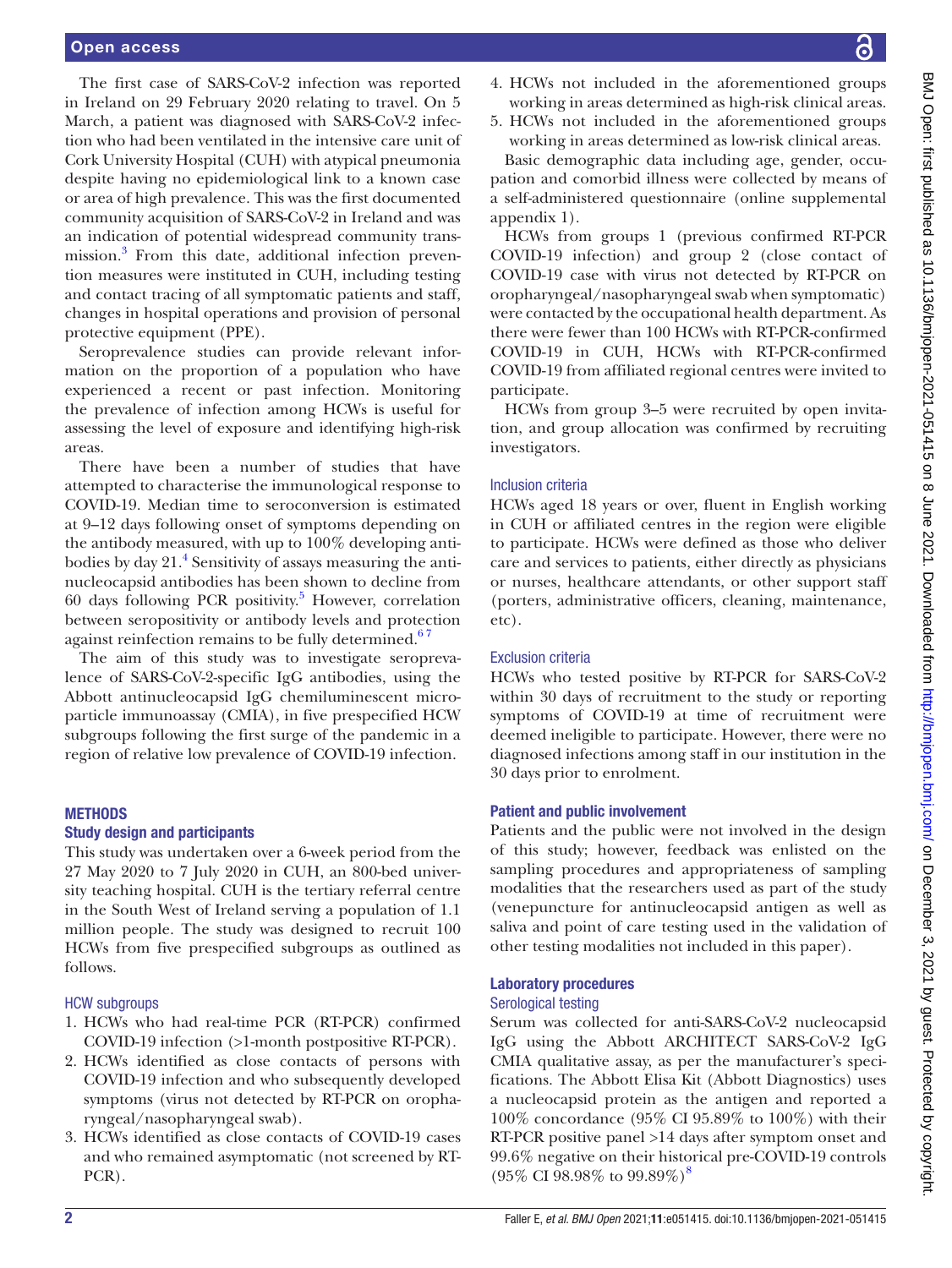# qRT-PCR for SARS-CoV-2

HCWs from group 1 and group 2 who had close contact with a case of COVID-19 infection and developed symptoms had a combined oropharyngeal/nasopharyngeal swab undertaken as part of clinical care. Laboratory confirmation of SARS-CoV-2 infection was performed using the MagNA Pure 24/MagNA Pure LC (Roche Diagnostics) extraction system and Realstar (Altona Diagnostics, Hamburg, Germany) or EURORealTime (EUROIMMUN, Lübeck, Germany) SARS-CoV-2 qRT-PCR kits, as per the manufacturer's instructions. Target detection was reported on a LightCycler 480 Instrument II (Roche) if the quantification cycle  $(C_q)$  value was <40. In the absence of assay standardisation with RNA copy number controls, the  $C_q$  value was used as a relative quantitative indication of viral load.

# Statistical analysis

SPSS V.26.0 and GraphPad Prism V.8 were used for statistical analysis.  $\chi^2$  test was used to compare categorical variables. Independent samples t-test was used to compare means of independent scale variables where frequencies were normally distributed and Mann-Whitney U test was used to compare continuous variables where frequencies were non-normally distributed. Results were deemed to be significant if the p value is  $<0.05$ .

# RESULTS

# Sample characteristics

Of 4500 staff employed directly in CUH, 503 HCWs were recruited to the study. Baseline demographics of participants are outlined in [table](#page-3-0) 1.

The age range of participants was 20–65 years (IQR 30–47 years), and 77% were female. There were no significant between-group differences in age profiles. Nurses were the most represented professional group (41.7%) followed by doctors (35.0%).

Overall level of comorbidity was low across the groups, with 58.8% of the study population reporting no known/ current medical issues. There were a significantly greater number of ex-smokers among participants in group 1 compared with other groups  $(p<0.001)$  and a significantly greater number of current smokers in group 2 (p=0.021). There was no significant between-group difference for any of the other comorbidities listed.

Of the participants, 187 (187/503, 37.2%) worked in high-risk settings. These were deemed to be areas in which HCWs were having daily contact with patients with confirmed or suspected COVID-19 infection during the peak of the local epidemic.

Of the participants, 469 (469/503, 93.2%) were working in CUH, the institution in which the study was conducted with 34 participants (all from group 1) recruited from affiliated institutions within the South/ Southwest Hospital Group.

# Seroprevalence

Overall, 78 of 503 (15.5%) HCWs who participated in the study were seropositive for SARS-CoV-2 at time of

recruitment into the study. [Table](#page-4-0) 2 presents serology results by the HCW group.

Out of the 99 participants in group 1, 72 had detectable IgG to SARS-CoV-2 on laboratory testing (73%). Longitudinal IgG detection from date of positive RT-PCR is displayed in [figure](#page-4-1) 1. The mean period of time from RT-PCR positivity to IgG testing was significantly shorter in the IgG-positive group, with a mean of 69.3 days compared with 77.0 days in those who were antibody negative (p=0.025). There was no correlation noted between antibody seropositivity and age (p=0.63), gender (p=0.416) or presence of one or more comorbidities  $(p=0.935)$ .

Only 1 of 99 HCWs with RT-PCR-confirmed COVID-19 required hospitalisation for management of infection, with the vast majority experiencing mild symptoms.

RT-PCR  $C_q$  values were available for 69 of the participants in group 1. This included 57 participants who were IgG positive and 12 who were IgG negative. There was no correlation found between RT-PCR  $C_q$  values and SARS-CoV-2 IgG detection (p=0.943).

Overall seroprevalence was low among groups 2–5, with IgG antibodies detected in only 6 out of 404 participants (1.49%). Prevalence was comparable between the four groups with IgG antibodies detected in two participants in group 2 (1.9%), one in group 3 (1.1%), one in group 4 (1.0%) and two in group 5 (1.9%).

# **DISCUSSION**

Of 99 HCWs with RT-PCR-confirmed SARS-CoV-2 infection, 73% (72) had detectable antinucleocapsid IgG antibodies to SARS-CoV-2. A single factor, time interval from positive RT-PCR was associated with antibody detection. This is consistent with much of the wider literature in indicating that antinucleocapsid IgG antibodies to SARS-CoV-2 begin to decline from day 60 following positive PCR, particularly in individuals with mild or asymptomatic primary infection.<sup>7 9 10</sup> Although a higher sensitivity has been reported for this assay,<sup>11</sup> our data indicate that sensitivity drops over time, potentially limiting usefulness of this assay over the longer term.

We report a seroprevalence of SARS-CoV-2 IgG in HCWs in our institution not previously diagnosed with COVID-19 by RT-PCR of 1.49%. The (SCOPI) conducted over the same period estimated overall seroprevalence in the general population at  $1.7\%$ ,<sup>[12](#page-5-9)</sup> with regional differences between urban Dublin (3.1%) and rural Sligo (0.6%). In Cork and Kerry, the two main counties served by our hospital, HCW infections represented 23% of total infections during the first wave. This was a smaller percentage than the figure seen nationally of 32.1% and would indicate that there was a lower proportion of HCW infected in Cork.<sup>[13](#page-5-10)</sup>

Seroprevalence in HCWs without previously diagnosed COVID-19 is lower than in the majority of published international studies that report seroprevalence among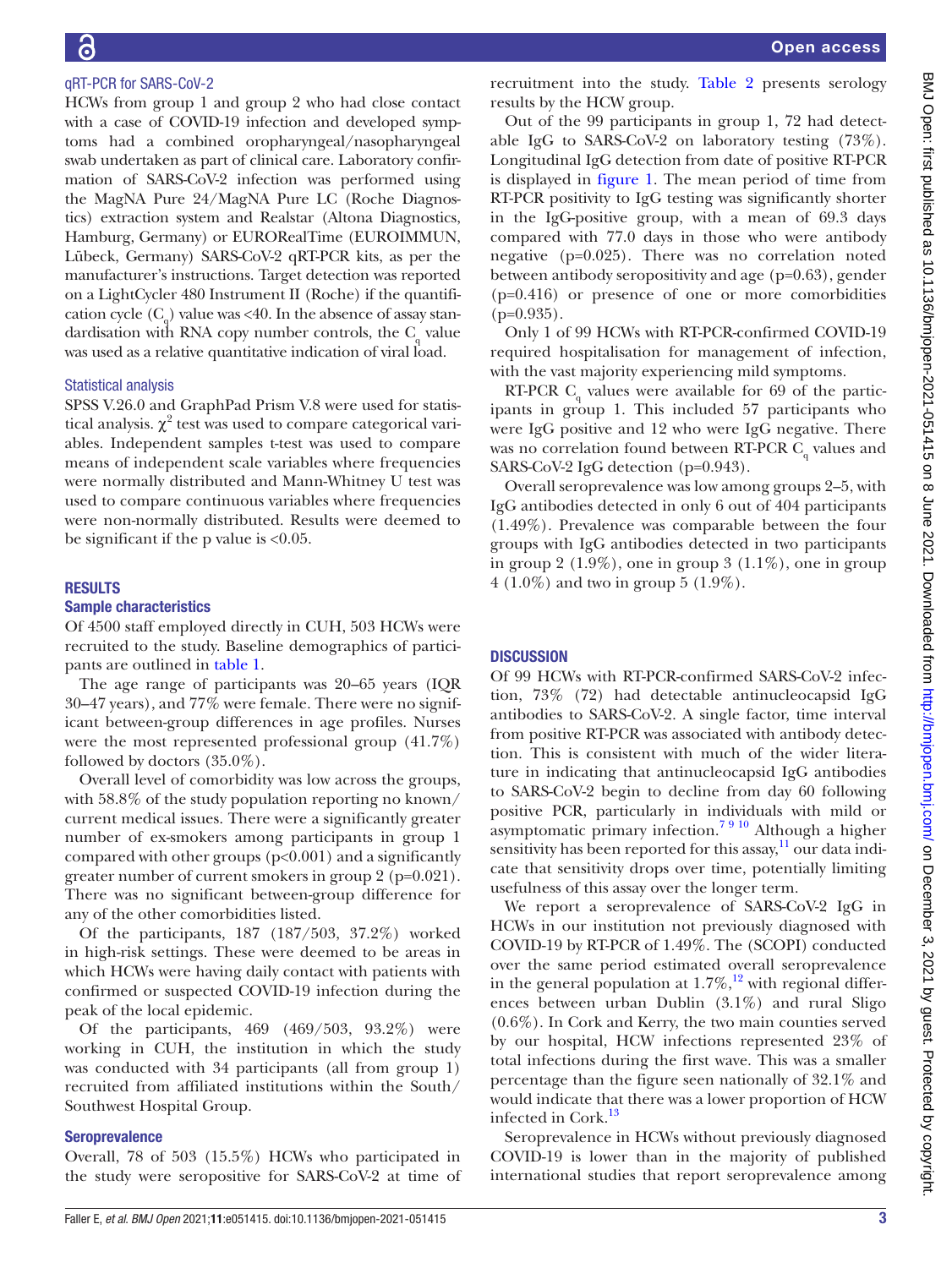<span id="page-3-0"></span>

| Table 1 Participant demographics and comorbidities |                    |                      |                               |                      |                       |                       |  |
|----------------------------------------------------|--------------------|----------------------|-------------------------------|----------------------|-----------------------|-----------------------|--|
| Characteristic                                     | Total<br>$n = 503$ | Group 1*<br>$n = 99$ | Group 2 <sup>+</sup><br>n=106 | Group 3‡<br>$n = 91$ | Group 4§<br>$n = 100$ | Group 5¶<br>$n = 107$ |  |
| Gender                                             |                    |                      |                               |                      |                       |                       |  |
| Male                                               | 115 (22.9)         | 24 (24.2)            | 20 (18.9)                     | 26 (28.6)            | 29(29.0)              | 16 (15.0)             |  |
| Female                                             | 388 (77.1)         | 75 (75.8)            | 86 (81.1)                     | 65 (71.4)            | 71 (71.0)             | 91 (85.0)             |  |
| Age                                                |                    |                      |                               |                      |                       |                       |  |
| Range (years)                                      | $20 - 65$          | $20 - 65$            | $22 - 64$                     | $21 - 61$            | $20 - 56$             | $21 - 62$             |  |
| IQR                                                | 29.5-47.0          | 31.0-49.0            | $30.0 - 46.0$                 | 28.8-48.0            | $28.0 - 42.0$         | $30.0 - 47.0$         |  |
| $20 - 29$                                          | 125 (24.9)         | 20(20.2)             | 25(23.6)                      | 24 (26.4)            | 32(32.0)              | 24(22.4)              |  |
| $30 - 39$                                          | 164 (32.6)         | 27 (27.3)            | 41 (38.7)                     | 29 (31.9)            | 33 (33.0)             | 34 (31.8)             |  |
| $40 - 49$                                          | 122(24.3)          | 30(30.3)             | 24(22.6)                      | 19 (20.9)            | 23(23.0)              | 27(25.2)              |  |
| $50 - 59$                                          | 80 (15.9)          | 16 (16.2)            | 14 (13.2)                     | 17 (18.7)            | 12 (12.0)             | 21 (19.6)             |  |
| $60 - 69$                                          | 9(1.8)             | 6(6.1)               | 1(0.9)                        | 1(1.1)               | 0(0.0)                | 1(0.9)                |  |
| Occupation                                         |                    |                      |                               |                      |                       |                       |  |
| Medical                                            | 176 (35.0)         | 18 (18.2)            | 29 (27.4)                     | 38 (41.8)            | 55(55.0)              | 36 (33.6)             |  |
| Nursing                                            | 210(41.7)          | 43 (43.4)            | 55 (51.9)                     | 32 (35.2)            | 29 (29.0)             | 51 (47.7)             |  |
| Healthcare assistant                               | 27(5.4)            | 11(11.1)             | 7(6.6)                        | 3(3.3)               | 4(4.0)                | 2(1.9)                |  |
| Physiotherapy                                      | 15(3.0)            | 5(5.1)               | 1(0.9)                        | 5(5.5)               | 3(3.0)                | 1(0.9)                |  |
| Pharmacy                                           | 17(3.4)            | 6(6.1)               | 6(5.7)                        | 4(3.8)               | 1(1.0)                | 0(0.0)                |  |
| Other allied health professional                   | 11(2.2)            | 3(3.0)               | 2(1.9)                        | 3(3.3)               | 0(0.0)                | 3(2.8)                |  |
| Administrative                                     | 12(2.4)            | 4(4.0)               | 1(0.9)                        | 1(1.1)               | 0(0.0)                | 6(5.6)                |  |
| Auxiliary staff                                    | 23(4.6)            | 9(9.1)               | 2(1.9)                        | 3(3.3)               | 6(6.0)                | 3(2.8)                |  |
| Other/not documented                               | 12(2.2)            | 0(0.0)               | 3(2.8)                        | 2(2.2)               | 2(2.0)                | 5(4.7)                |  |
| Comorbidity                                        |                    |                      |                               |                      |                       |                       |  |
| Smoker                                             | 29(5.8)            | 3(3.0)               | 13(12.3)                      | 5(5.5)               | 5(5.0)                | 3(2.8)                |  |
| Ex-smoker                                          | 81 (16.1)          | 32 (32.3)            | 14 (13.2)                     | 11(12.1)             | 15 (15.0)             | 9(8.4)                |  |
| Hypertension                                       | 30(6.0)            | 8(8.1)               | 5(4.7)                        | 5(5.5)               | 5(5.0)                | 7(6.5)                |  |
| COPD                                               | 5(1.0)             | 1(1.0)               | 3(2.8)                        | 0(0.0)               | 1(1.0)                | 0(0.0)                |  |
| Asthma                                             | 70 (13.9)          | 14(14.1)             | 14 (13.2)                     | 8(8.8)               | 17(17.0)              | 17 (15.9)             |  |
| Diabetes mellitus                                  | 10(2.0)            | 0(0.0)               | 4(3.8)                        | 1(1.1)               | 2(2.0)                | 3(2.8)                |  |
| Heart disease                                      | 4(0.8)             | 0(0.0)               | 0(0.0)                        | 2(2.2)               | 1(1.0)                | 1(0.9)                |  |
| Other metabolic conditions                         | 22 (4.4)           | 1(1.0)               | 8(7.5)                        | 2(2.2)               | 6(6.0)                | 5(4.7)                |  |
| Chronic kidney disease                             | 1(0.2)             | 0(0.0)               | 0(0.0)                        | 0(0.0)               | 1(1.0)                | 0(0.0)                |  |
| Chronic liver disease                              | 0(0.0)             | 0(0.0)               | 0(0.0)                        | 0(0.0)               | 0(0.0)                | 0(0.0)                |  |
| Immunosuppressed                                   | 9(1.8)             | 0(0.0)               | 4(3.8)                        | 0(0.0)               | 1(1.0)                | 4(3.7)                |  |
| Blood disorder                                     | 5(1.0)             | 0(0.0)               | 2(1.9)                        | 0(0.0)               | 1(1.0)                | 2 (1.9)               |  |
| Active cancer diagnosis                            | 1(0.2)             | 0(0.0)               | 0(0.0)                        | 0(0.0)               | 0(0.0)                | 1(0.9)                |  |
| Neurological condition                             | 7(1.4)             | 1(1.0)               | 2(1.9)                        | 2(2.2)               | 1(1.0)                | 1(0.9)                |  |
| None of the above                                  | 296 (58.8)         | 52 (52.5)            | 61(57.5)                      | 62(68.1)             | 55 (55.0)             | 66 (61.7)             |  |
| Risk profile by area of work                       |                    |                      |                               |                      |                       |                       |  |
| High risk                                          | 187 (37.2)         | 10(10.1)             | 43 (40.6)                     | 34 (37.4)            | 100 (100)             | 0(0.0)                |  |
| Low risk                                           | 316 (62.8)         | 89 (89.9)            | 63 (59.4)                     | 57 (62.6)            | 0(0.0)                | 107 (100)             |  |
| Institution                                        |                    |                      |                               |                      |                       |                       |  |
| <b>Cork University Hospital</b>                    | 469 (93.2)         | 65 (65.7)            | 106 (100)                     | 91 (100)             | 100 (100)             | 107 (100)             |  |
| Other institution                                  | 34(6.8)            | 34 (34.3)            | 0(0.0)                        | 0(0.0)               | 0(0.0)                | 0(0.0)                |  |

Data are presented as n (% of total displayed at top of individual columns) unless otherwise stated.

\*RT-PCR-confirmed COVID-19 infection (>1-month postpositive RT-PCR).

†Close contacts of persons with COVID-19 infection and who subsequently developed symptoms (virus not detected by RT-PCR on oro/nasopharyngeal swab). ‡Close contacts of COVID-19 cases and who remained asymptomatic.

§HCWs working in areas determined as high-risk clinical areas.

¶HCWs working in areas determined as low-risk clinical areas.

COPD, chronic obstructive pulmonary disease; RT-PCR, real-time PCR.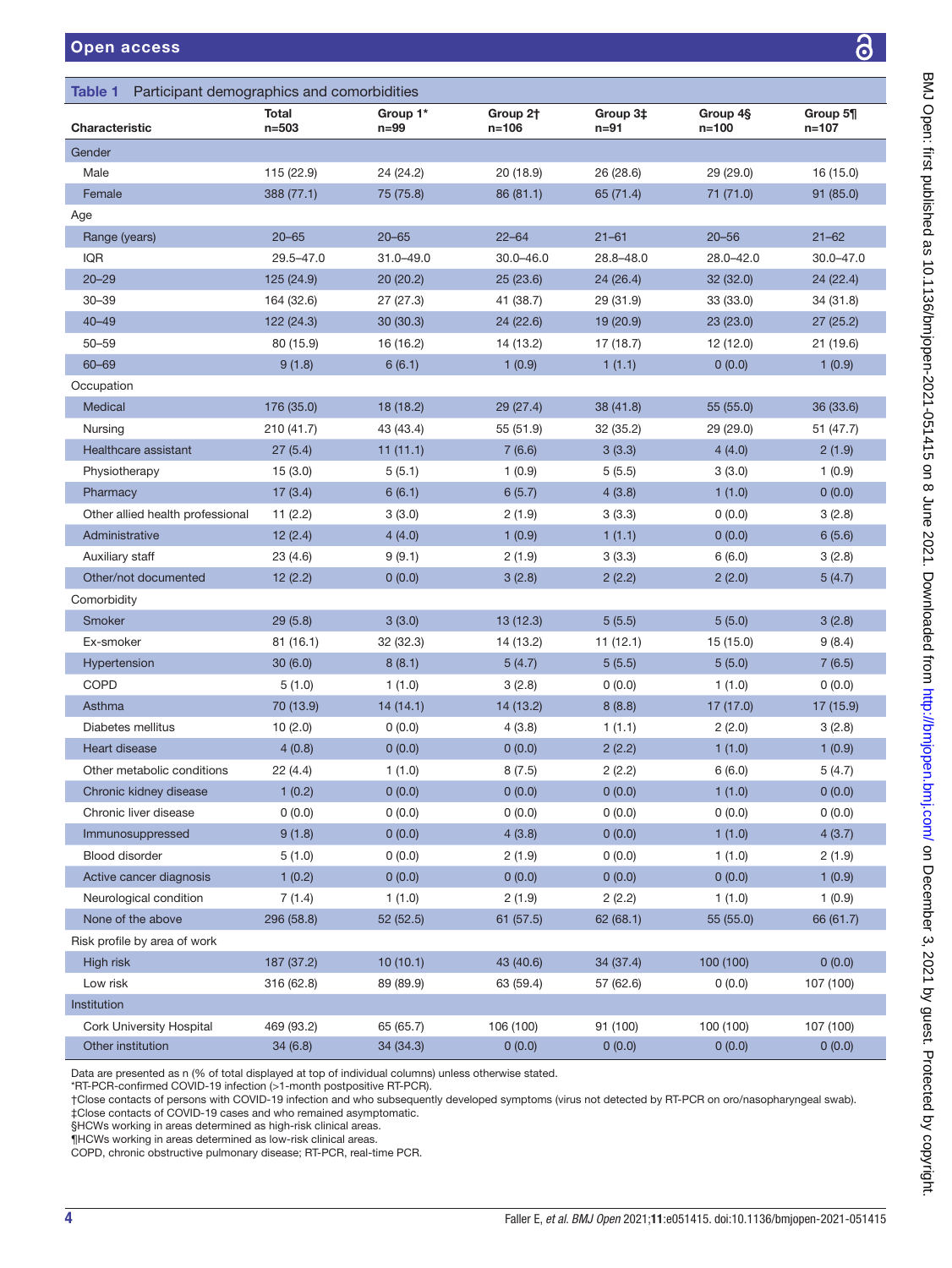<span id="page-4-0"></span>

|                      | Table 2 SARS-CoV-2 IgG seropositivity by study group |              |  |  |  |
|----------------------|------------------------------------------------------|--------------|--|--|--|
| Study group          | Total                                                | IgG positive |  |  |  |
| Group 1*             | 99                                                   | 72 (72.7)    |  |  |  |
| Group 2 <sup>+</sup> | 106                                                  | 2(1.9)       |  |  |  |
| Group 3‡             | 91                                                   | 1(1.1)       |  |  |  |
| Group 4§             | 100                                                  | 1(1.0)       |  |  |  |
| Group 5¶             | 107                                                  | 2(1.9)       |  |  |  |
| Total                | 503                                                  | 78 (15.5)    |  |  |  |

Data are presented as n (%) or total in first column.

\*RT-PCR-confirmed COVID-19 infection (>1 month postpositive RT-PC<sub>R</sub>

†Close contacts of persons with COVID-19 infection and who subsequently developed symptoms (virus not detected by RT-PCR on

oropharyngeal/nasopharyngeal swab). ‡Close contacts of COVID-19 cases and who remained asymptomatic. §HCWs working in areas determined as high-risk clinical areas.

¶HCWs working in areas determined as low-risk clinical areas.

HCW, healthcare worker; RT-PCR, real-time PCR.

HCWs not previously diagnosed with COVID-19 (groups 2–5) of anywhere between 1.6% and  $9.0\%$ .<sup>14–19</sup>

In the USA, a study of a multistate hospital network reported 6% seropositivity in 3248 HCWs across 13 geographically diverse institutions. Notably, 69% of those who were antibody-positive did not have a prior diagnosis of COVID-19 infection.<sup>15</sup> A study of 46 117 HCWs in the greater New York City area across 52 sites revealed a 13.7% total seropositivity to SARS-CoV-2-specific IgG antibodies. 10.3% of those who had previously tested RT-PCR negative and 9.0% of those who had never been previously tested were seropositive. $20$  In Madrid, a large tertiarylevel institution reported a seroprevalence of 11.2% in a random sample of HCWs at the peak of the first wave in Europe (28 March–9 April 2020). Of this cohort, 40.0% had not had previously diagnosed COVID-19 infection.<sup>[14](#page-5-11)</sup> However, one smaller-scale study of 316 HCWs in Essen in Germany found just 5 (1.6%) were seropositive, none of whom had previously tested positive.<sup>16</sup>



#### **Longitudinal Ab detection**

<span id="page-4-1"></span>Figure 1 Group one longitudinal SARS-CoV-2 IgG detection since date of positive RT-PCR. n=99.

This was particularly surprising given that rate of asymptomatic infection in COVID-19 is thought to be about 15%.[21](#page-6-2) Only 6 out of 105 participants (5.7%) in our study with laboratory evidence of SARS-CoV-2 infection were not diagnosed at time of infection. This was despite guidelines applicable early in the pandemic which dictated that only symptomatic individuals be tested for COVID-19.

There are a number of factors that may have contributed to the low seroprevalence of SARS-CoV-2 IgG in the previously undiagnosed cohort.

The number of patients assessed or hospitalised with COVID-19 (n=150) at our institution was comparatively low during the first wave of the pandemic, and therefore staff may have been exposed to a lower number of COVID-19 patients than in other institutions. The regional prevalence was also comparatively low with a total of 1700 cases reported in Cork as of August 2020 with a peak incidence of 104 cases per 100 000 on 27 March 2020.<sup>13</sup>

At no stage during the surge was there an interruption in PPE supply in our institution, and high standards of infection prevention and control were employed throughout. At all times, the guideline-recommended PPE was available to staff for the assessment of COVID-19 confirmed and suspected patients.<sup>22</sup>

Public transport usage by CUH staff is comparatively low, and there is no tram or commuter rail service serving the hospital. This would potentially reduce overall exposure of staff to tightly congregated environments. There are some data to suggest that use of public transport is positively correlated with antibody positivity.<sup>[23](#page-6-4)</sup>

Easily accessible RT-PCR testing and recommendation for quarantine of symptomatic staff members were implemented locally from identification of our first case of COVID-19 on 5 March 2020. This enabled diagnosis of the vast majority of symptomatic infections from the outset with isolation of these cases minimising risk of onward transmission to patients or other HCWs.

Given antibody positivity was only 73% in group 1, it is possible that HCWs in groups 2–5 were infected but have had undetectable antibodies at the time of sampling. This would result in a potential underestimate of previously infected individuals in these groups.

As well as within hospitals, similar targeted epidemiological studies would undoubtedly be useful in high-risk, high-prevalence settings such as universities, schools and other healthcare institutions to gain a better understanding of patterns of transmission.

Limitations of this study include its being a singlecentre study undertaken in an area of relatively low prevalence of COVID-19. Enrolment began 8 weeks after peak regional prevalence, and therefore IgG antibodies may have become undetectable in a proportion of participants.[24](#page-6-5) The assay used in the study, Abbott Architect SARS-CoV-2 IgG CMIA, is a qualitative assay, so therefore we were unable to quantify antibody levels in participants. Recruitment of groups 3–5 was by self-selection and therefore was not a true random sample of these groups.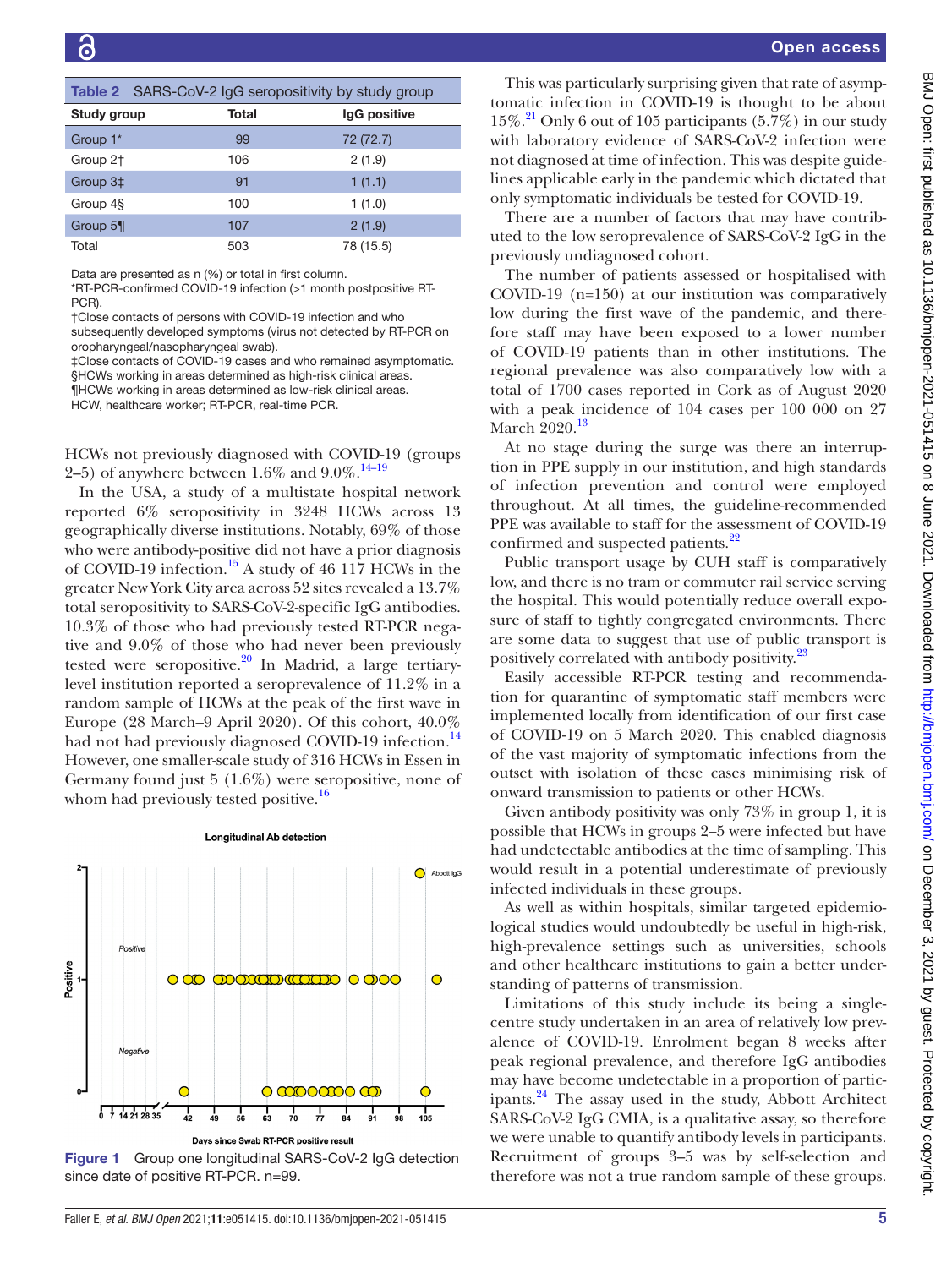# **CONCLUSION**

In the face of the ongoing COVID-19 pandemic, it is important to define the epidemiology of infection in the healthcare setting. Hospital-wide screening for antibodies to SARS-CoV-2 can profile transmission dynamics and inform infection control and prevention policies. With rollout of effective vaccination on the horizon, studies such as this may inform recommendations for prioritisation of immunisation in the context of potentially limited initial supplies.

It is essential that learning from experience of the initial surge of COVID-19 in the healthcare setting informs future practice and response to optimally protect HCWs and vulnerable patients.

### Author affiliations

<sup>1</sup>Department of Infectious Disease, Cork University Hospital, Cork, Ireland <sup>2</sup>Department of Microbiology, Cork University Hospital, Cork, Ireland <sup>3</sup>Department of Paediatrics, Cork University Hospital, Cork, Ireland <sup>4</sup>Department of Occupational Health, Cork University Hospital Group, Cork, Ireland <sup>5</sup>School of Medicine, University College Cork, Cork, Cork, Ireland

#### Twitter Eamonn Faller [@eamofaller](https://twitter.com/eamofaller) and Mary Horgan [@profmaryhorgan](https://twitter.com/profmaryhorgan)

Acknowledgements We acknowledge and thank the staff of CUH and affiliated hospitals in the South/Southwest hospital group who participated in this study and also the Health Research Board, Clinical Research Facility, Cork, for the resources and effort contributed towards this study, in particular, Jennifer Connolly, Niamh Kelly, Maeve Kelsey and Lisa McSweeney.

Contributors EF: study concept and design, protocol development; drafted the paper, helped organise logistics of the sample collection. AW: organised and oversaw sample collection for groups 2-5, edited and signed off on the paper. RB: edited and drafted sections of the paper pertaining to microbiological assays. KC, CE, PF, CF, EH, SL, AM-B, EM and DOS: sample collection, paper edits. GK and GOS: enlisted groups 1 and 2 for participation, paper edits. JAE: edits to the paper. DOS: validated and performed the Abbott assay for all these samples. CD: validated all the SARS-CoV-2 assays listed and personally performed many of the assays from March and April. JB: personally performed many of the assays from March and April. MP: study concept and design, protocol development. Finalised aspects of paper pertaining to microbiology. JG: study concept and design, protocol development; finalised aspects of paper pertaining to occupational health. JM: study concept and design, protocol development, substantial edits and input in all sections of paper. LJF: study concept and design, protocol development and substantial input in all sections of paper. SOR: study concept and design, protocol development, substantial edits and input in all sections of paper. MH: edited and helped finalise paper. CS: study concept and design, protocol development and substantial edits and input to all sections, finalised the paper. All authors approved the final manuscript.

Funding The study was supported by Cork University Hospital, affiliated institutions in the hospital group and University College Cork.

Competing interests None declared.

Patient consent for publication Not required.

Ethics approval Written informed consent was obtained from healthcare workers using the document contained in the online supplemental appendix 1. The clinical research ethics committee of the Cork Teaching Hospitals granted ethics approval for this study (ECM 4 (a) 16/06/2020).

Provenance and peer review Not commissioned; externally peer reviewed.

Data availability statement Data are available upon reasonable request. The authors are happy to share data with a data repository if paper is accepted for publication.

Supplemental material This content has been supplied by the author(s). It has not been vetted by BMJ Publishing Group Limited (BMJ) and may not have been peer-reviewed. Any opinions or recommendations discussed are solely those of the author(s) and are not endorsed by BMJ. BMJ disclaims all liability and responsibility arising from any reliance placed on the content. Where the content includes any translated material, BMJ does not warrant the accuracy and reliability of the translations (including but not limited to local regulations, clinical guidelines, terminology, drug names and drug dosages), and is not responsible for any error and/or omissions arising from translation and adaptation or otherwise.

Open access This is an open access article distributed in accordance with the Creative Commons Attribution Non Commercial (CC BY-NC 4.0) license, which permits others to distribute, remix, adapt, build upon this work non-commercially, and license their derivative works on different terms, provided the original work is properly cited, appropriate credit is given, any changes made indicated, and the use is non-commercial. See: [http://creativecommons.org/licenses/by-nc/4.0/.](http://creativecommons.org/licenses/by-nc/4.0/)

#### ORCID iDs

Eamonn Faller <http://orcid.org/0000-0002-3873-8508> Corinna Sadlier <http://orcid.org/0000-0002-8415-2022>

# **REFERENCES**

- <span id="page-5-0"></span>1 Nguyen LH, Drew DA, Graham MS, *et al*. Risk of COVID-19 among front-line health-care workers and the general community: a prospective cohort study. *[Lancet Public Health](http://dx.doi.org/10.1016/S2468-2667(20)30164-X)* 2020;5:e475–83.
- <span id="page-5-1"></span>2 Health Protection and Surveillance Centre. *Report of the profile of COVID-19 cases in healthcare workers in Ireland*, 2020.
- <span id="page-5-2"></span>Faller E, Lapthorne S, Barry R. The presentation and diagnosis of the first known community- transmitted case of SARS-CoV-2 in the Republic of Ireland. *Ir Med J* 2020;113:2–6 [http://imj.ie/](http://imj.ie/the-presentation-and-diagnosis-of-the-first-known-community-transmitted-case-of-sars-cov-2-in-the-republic-of-ireland/) [the-presentation-and-diagnosis-of-the-first-known-community](http://imj.ie/the-presentation-and-diagnosis-of-the-first-known-community-transmitted-case-of-sars-cov-2-in-the-republic-of-ireland/)[transmitted-case-of-sars-cov-2-in-the-republic-of-ireland/](http://imj.ie/the-presentation-and-diagnosis-of-the-first-known-community-transmitted-case-of-sars-cov-2-in-the-republic-of-ireland/)
- <span id="page-5-3"></span>4 Van Elslande J, Decru B, Jonckheere S, *et al*. Antibody response against SARS-CoV-2 spike protein and nucleoprotein evaluated by four automated immunoassays and three ELISAs. *[Clin Microbiol](http://dx.doi.org/10.1016/j.cmi.2020.07.038)  [Infect](http://dx.doi.org/10.1016/j.cmi.2020.07.038)* 2020;26:1557.e1–1557.e7.
- <span id="page-5-4"></span>5 Van Elslande J, André E, Van Ranst M, *et al*. Immunoassays for anti-SARS-CoV-2 antibodies: recent insights. *[Lancet Infect Dis](http://dx.doi.org/10.1016/S1473-3099(20)30846-X)* 2021;21:e120.
- <span id="page-5-5"></span>6 Abbasi J. The promise and peril of antibody testing for COVID-19. *[JAMA](http://dx.doi.org/10.1001/jama.2020.6170)* 2020;323:1881-1883.
- <span id="page-5-7"></span>7 Ibarrondo FJ, Fulcher JA, Goodman-Meza D, *et al*. Rapid decay of Anti-SARS-CoV-2 antibodies in persons with mild Covid-19. *[N Engl J](http://dx.doi.org/10.1056/NEJMc2025179)  [Med](http://dx.doi.org/10.1056/NEJMc2025179)* 2020;383:1085–7.
- <span id="page-5-6"></span>8 Roche. Roche's COVID-19 antibody test receives FDA Emergency Use Authorization and is available in markets accepting the CE mark. Available: [https://www.roche.com/dam/jcr:409cf75c-a33a-](https://www.roche.com/dam/jcr:409cf75c-a33a-48f8-8a48-c7d9a71fcfab/en/03052020-rochemediareleae-elecsys-covid19.pdf)[48f8-8a48-c7d9a71fcfab/en/03052020-rochemediareleae-elecsys](https://www.roche.com/dam/jcr:409cf75c-a33a-48f8-8a48-c7d9a71fcfab/en/03052020-rochemediareleae-elecsys-covid19.pdf)[covid19.pdf](https://www.roche.com/dam/jcr:409cf75c-a33a-48f8-8a48-c7d9a71fcfab/en/03052020-rochemediareleae-elecsys-covid19.pdf)
- 9 Long Q-X, Tang X-J, Shi Q-L, *et al*. Clinical and immunological assessment of asymptomatic SARS-CoV-2 infections. *[Nat Med](http://dx.doi.org/10.1038/s41591-020-0965-6)* 2020;26:1200–4.
- 10 Muecksch F, Wise H, Batchelor B, *et al*. Longitudinal analysis of clinical serology assay performance and neutralising antibody levels in COVID19 convalescents. *[medRxiv](http://dx.doi.org/10.1101/2020.08.05.20169128)* 2020. doi:10.1101/2020.08.05.2 0169128. [Epub ahead of print: 06 Aug 2020].
- <span id="page-5-8"></span>11 Bryan A, Pepper G, Wener MH. Performance characteristics of the Abbott architect SARS-CoV-2 IgG assay and seroprevalence testing in Idaho. *[medRxiv](http://dx.doi.org/10.1101/2020.04.27.20082362)* 2020.
- <span id="page-5-9"></span>12 Health protection and surveillance centre. preliminary report of the results of the study to investigate COVID-19 infection in people living in Ireland (SCOPI): a national seroprevalence study, June-July. Dublin, 2020. Available: [https://www.hpsc.ie/a-z/respiratory/](https://www.hpsc.ie/a-z/respiratory/coronavirus/novelcoronavirus/scopi/SCOPI%20report%20preliminary%20results%20final%20version.pdf) [coronavirus/novelcoronavirus/scopi/SCOPI report preliminary results](https://www.hpsc.ie/a-z/respiratory/coronavirus/novelcoronavirus/scopi/SCOPI%20report%20preliminary%20results%20final%20version.pdf)  [final version.pdf](https://www.hpsc.ie/a-z/respiratory/coronavirus/novelcoronavirus/scopi/SCOPI%20report%20preliminary%20results%20final%20version.pdf)
- <span id="page-5-10"></span>13 Ni Bhuachalla C, Murphy N, O'Sullivan M. COVID-19: the first 100 days in the South of Ireland. *Ir Med J* 2020;113:185 [http://imj.ie/](http://imj.ie/covid-19-the-first-100-days-in-the-south-of-ireland/) [covid-19-the-first-100-days-in-the-south-of-ireland/](http://imj.ie/covid-19-the-first-100-days-in-the-south-of-ireland/)
- <span id="page-5-11"></span>14 Garcia-Basteiro AL, Moncunill G, Tortajada M, *et al*. Seroprevalence of antibodies against SARS-CoV-2 among health care workers in a large Spanish reference Hospital. *[Nat Commun](http://dx.doi.org/10.1038/s41467-020-17318-x)* 2020;11:3500.
- <span id="page-5-12"></span>15 Self WH, Tenforde MW, Stubblefield WB, *et al*. Seroprevalence of SARS-CoV-2 among frontline health care personnel in a multistate